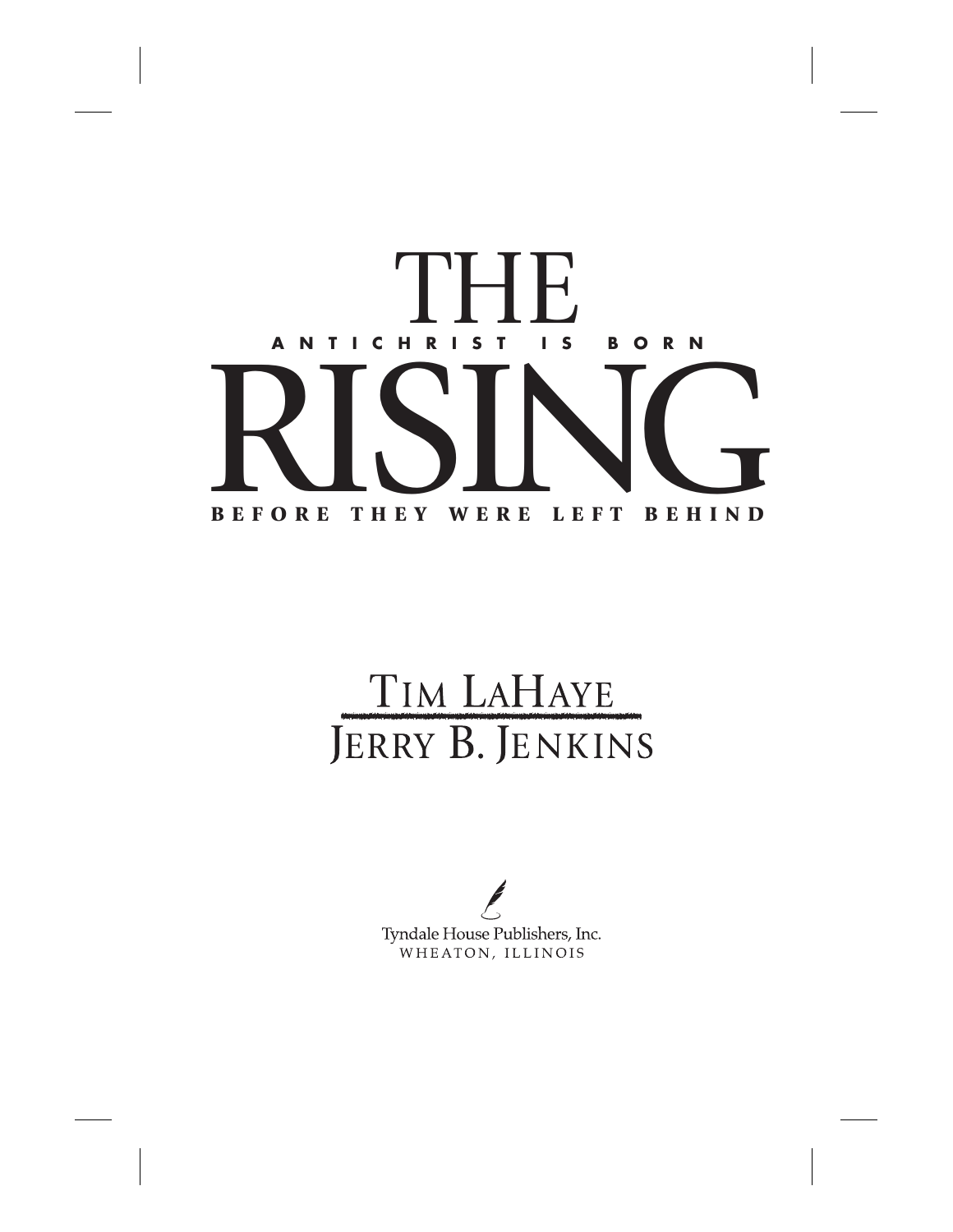Visit Tyndale's exciting Web site at www.tyndale.com

Discover the latest about the Left Behind series at www.leftbehind.com

TYNDALE is a registered trademark of Tyndale House Publishers, Inc.

Tyndale's quill logo is a trademark of Tyndale House Publishers, Inc.

Copyright © 2005 by Tim LaHaye and Jerry B. Jenkins. All rights reserved.

Cover photograph of boy by Michael Hudson. Copyright © by Tyndale House Pubishers. All rights reserved.

Cover photograph of flame copyright © by Photodisc. All rights reserved.

Author photograph of Tim LaHaye copyright © 2004 by Parker Photography. All rights reserved.

Designed by Julie Chen and Jessie McGrath

Published in association with the literary agency of Alive Communications, Inc., 7680 Goddard Street, Suite 200, Colorado Springs, CO 80920.

Scripture quotations are taken from the New King James Version. Copyright © 1979, 1980, 1982 by Thomas Nelson, Inc. Used by permission. All rights reserved.

Scripture quotations are taken from the Holy Bible, New Living Translation, copyright © 1996, 2004. Used by permission of Tyndale House Publishers, Inc., Wheaton, Illinois 60189. All rights reserved.

#### **Library of Congress Cataloging-in-Publication Data**

LaHaye, Tim F. The rising : Antichrist is born before they were left behind / Tim LaHaye, Jerry B. Jenkins. p. cm. — (Left behind series) Includes bibliographical references and index. ISBN 0-8423-6056-5 (hc : alk. paper) — ISBN 0-8423-6193-6 (sc : alk. paper) 1. Steele, Rayford (Ficticious character)–Fiction. 2. Rapture (Christian eschatology)— Fiction. 3. Antichrist—Fiction. I. Jenkins, Jerry B. II. Title. PS3562.A315R57 2005 813′.54—dc22 2004027674

Printed in the United States of America

09 08 07 06 05 987654321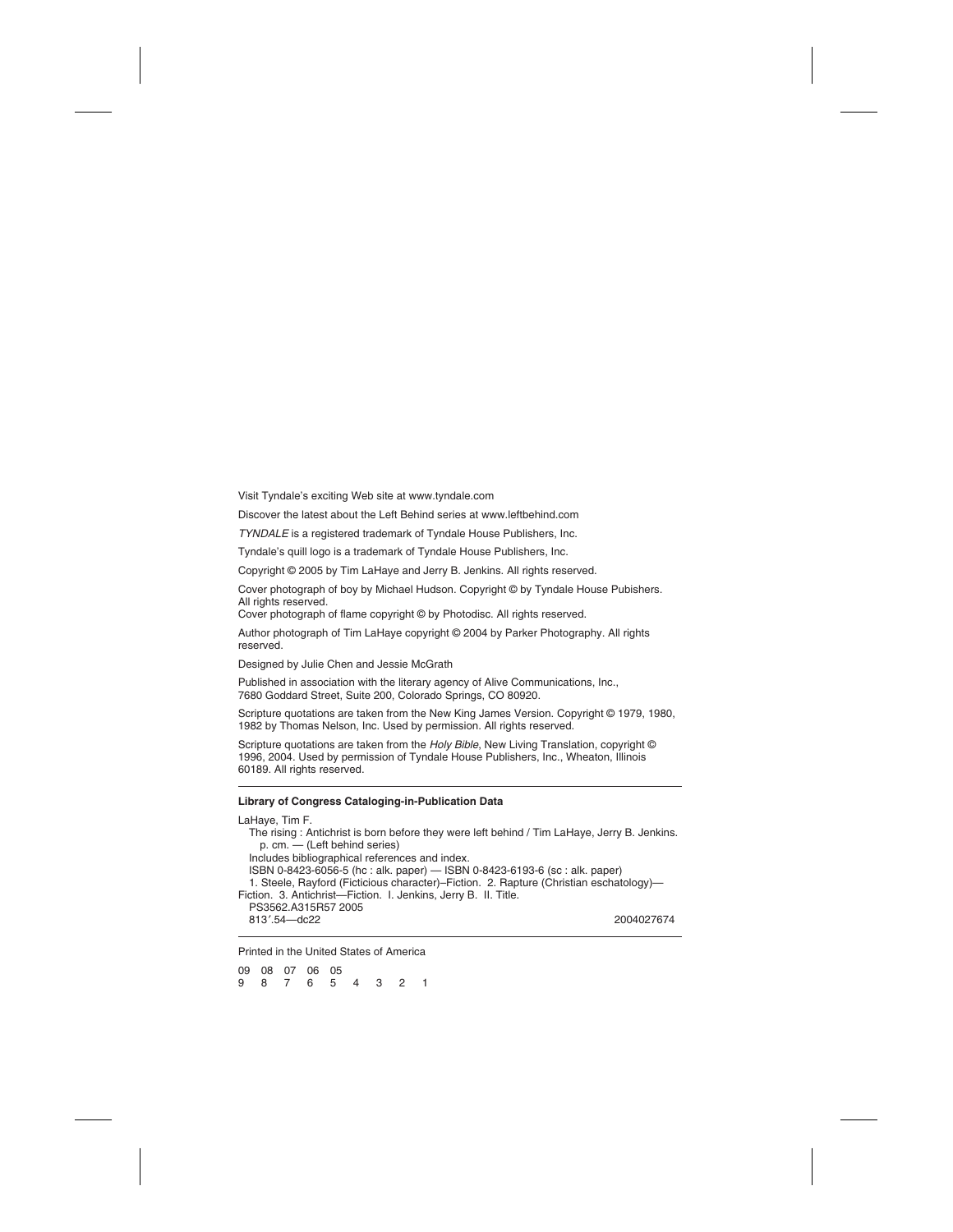# TWENTY-FOUR YEARS EARLIER

# O N E

MARILENA TITI'S union with Sorin Carpathia was based on anything but physical passion. Yes, they had had what the vulgar in the West would call a fling. But as his student and eventually his assistant at the University of Romania at Bucharest, Marilena had been drawn to Sorin's intellect.

The truth, she knew, was that there was little prepossessing about either of them. He was short and thin and wiry with a shock of curly red hair that, despite its thickness and his aversion to haircuts, could not camouflage the growing bald spot at his crown.

She was thick and plain and eschewed makeup, nail polish, and styling her black hair. Colleagues, who she was convinced had been wholly enculturated by outside influences, teased that her frumpy clothing and sensible shoes harkened to previous centuries. They had long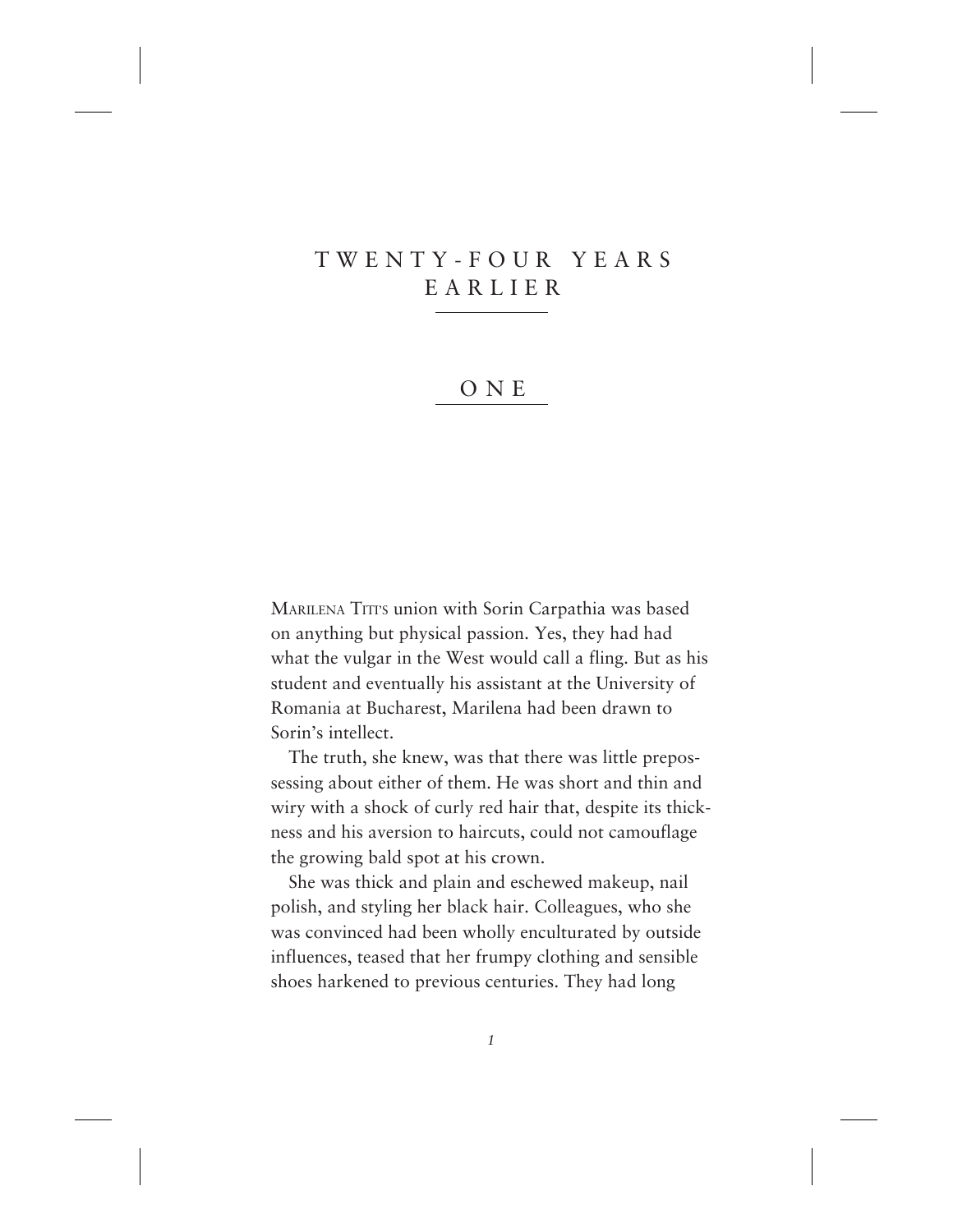since abandoned trying to make her into something she could never be. Marilena was not blind. The mirror did not lie. No amount of paint or spritz would change her, inside or out.

And inside was where she lived, physically and mentally. She would not have traded that for all the *patrician* the butcher could stuff. In recent decades, a tsunami of progress had transformed her quaint motherland from that with the lowest standard of living in Europe to a technological marvel. Marilena could have done without it all. She resided in the horn of plenty of her own prodigious mind, fertilized by an inexhaustible curiosity.

Perhaps she *had* been born a century late. She loved that no other Eastern European nations traced their lineage to the ancient Romans. And while she knew that modern Romanian women looked, dressed, spoke, danced, and acted like their Western icons, Marilena had resisted even the fitness craze that sent her peers biking, hiking, jogging, and climbing all over her native soil.

Marilena knew what was out there, outside the booklined, computer-laden, two-room flat she shared with her husband of six years. But save for the occasional foray by bus, for reasons she could not now remember, she rarely felt compelled to travel farther than the university, where she too was now a professor of literature. That was a four-block walk to a ten-minute bus ride.

Sorin preferred his ancient bicycle, which he carried to his office upon arriving each day and four floors up to their apartment upon his return. As if they had room for that.

But hiding the bike reflected his mistrust of mankind,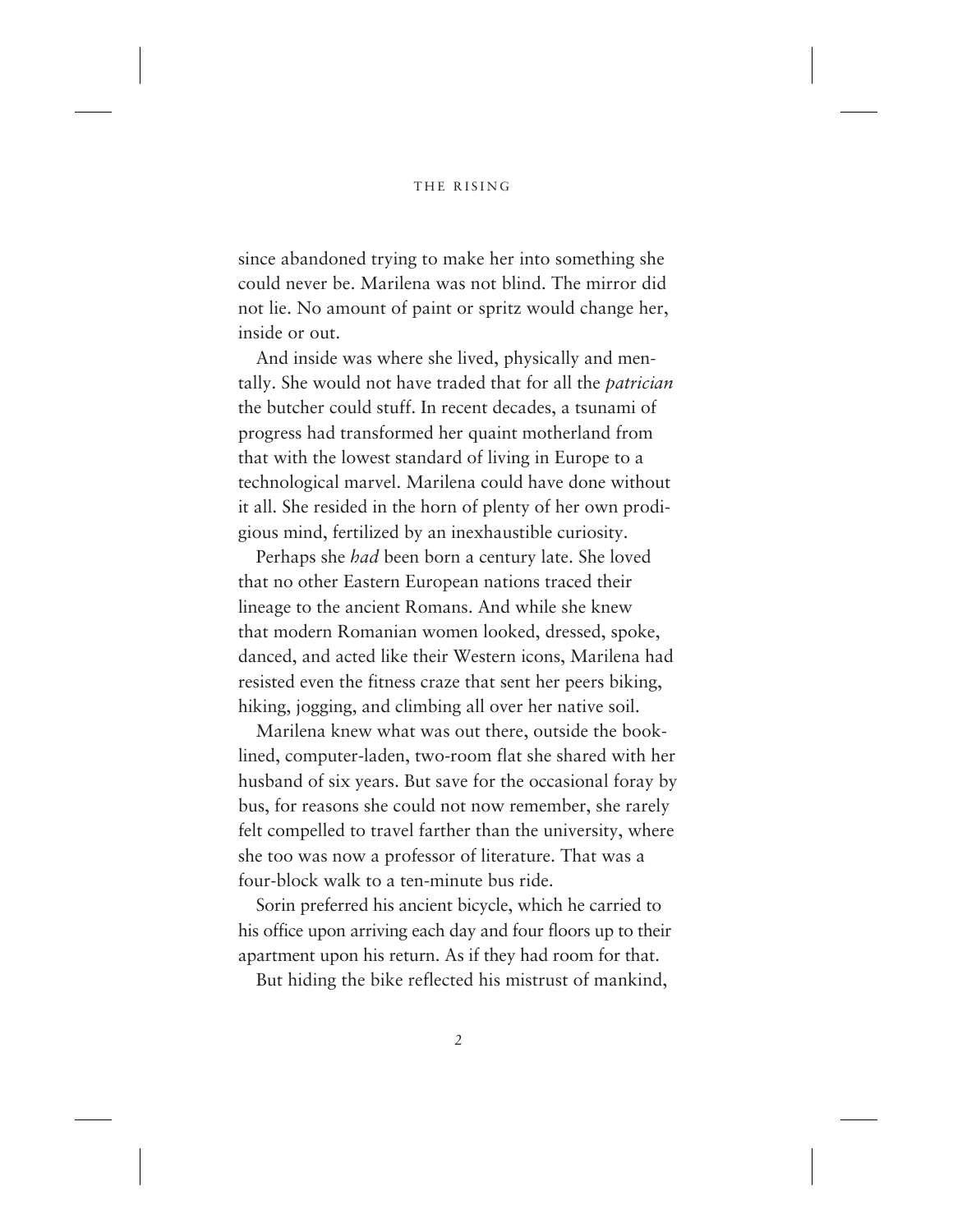and Marilena could not argue. For all their decrying of religion, particularly branches that espoused innate sinfulness, everyone Marilena knew would have taken advantage of their best friends given the slightest chance. Everyone, perhaps, but the mysterious Russian émigré who ran the Tuesday night meetings in the anteroom at a local library. After several months of attending, Marilena had not yet formed an opinion of the thirty or so others who attended, but something deep within her resonated with Viviana Ivinisova.

Ms. Ivinisova, a handsome, tailored woman in her midthirties, seemed to take to Marilena too. Short with saltand-pepper hair, Viviana seemed to be speaking directly to Marilena while gazing at the others just enough to keep their attention. And sure enough, when the younger woman stayed after her twelfth meeting to ask a question, the leader asked if she cared to get a drink.

With her load of books and folders gathered to her chest as she walked, Ms. Ivinisova reminded Marilena of her university colleagues. But Viviana was no professor, bright as she was. "This," she said, nodding to her pile of resources, "is my full-time job."

*How delicious,* Marilena thought. She herself had never imagined a cause more worthy than expanding one's mind.

They found a nearly deserted bistro a block from Marilena's bus stop, were seated at a tiny, round table, and Viviana wasted no time starting the conversation. "Do you know the etymology of your name?"

Marilena felt herself redden. "Bitter light," she said.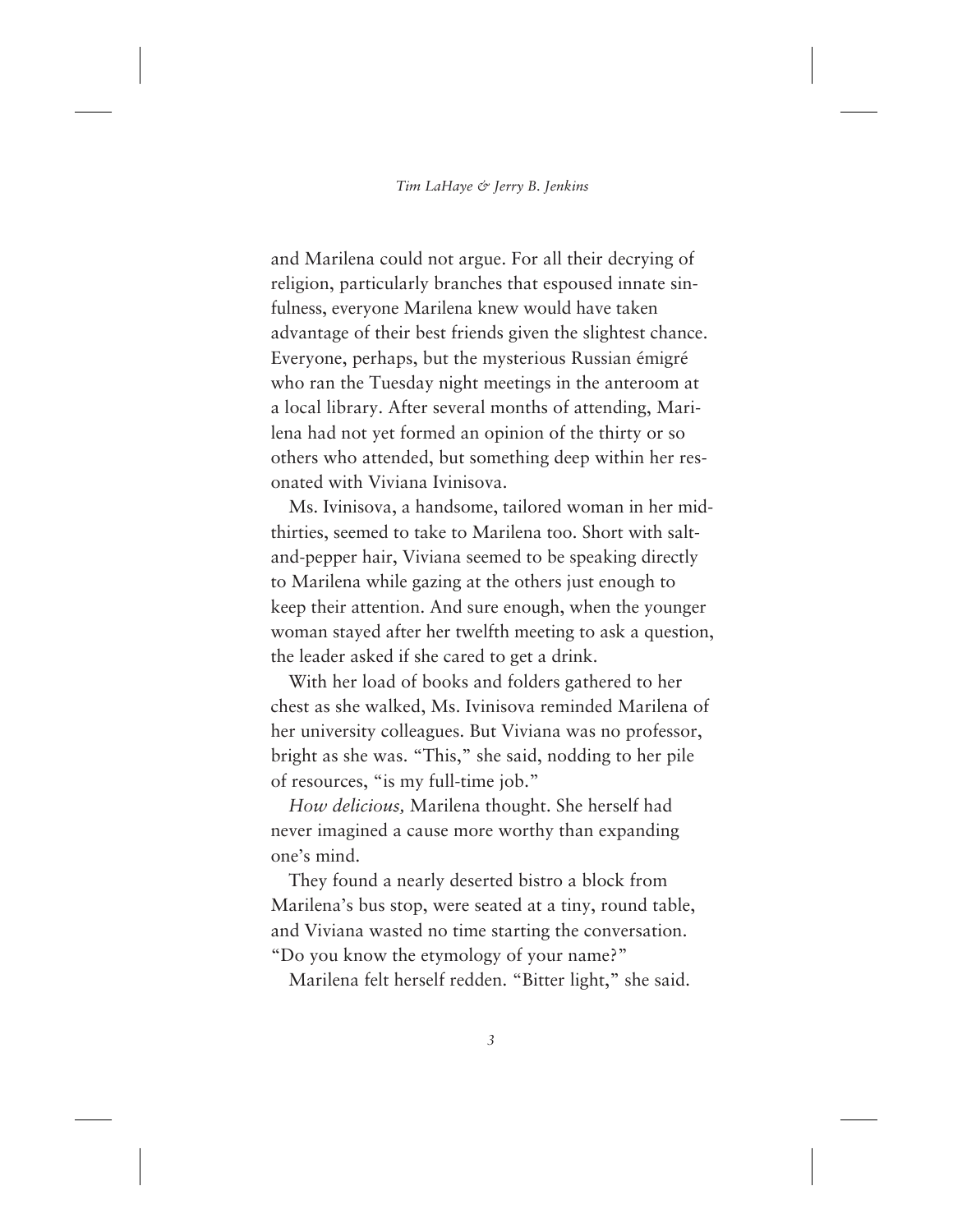Viviana nodded, holding her gaze.

Marilena shrugged. "I don't put any stock in—"

"Oh, I do!" Viviana said. "I do indeed. *Bitter*," she said slowly. "It doesn't have to be as negative as it sounds. Sadness perchance, a bit of loneliness? emptiness? a hole? something incomplete?"

Marilena reached too quickly for her glass and sloshed the wine before drawing it to her lips. Swallowing too much, she coughed and dabbed her mouth with a napkin. She shook her head. "I feel complete," she said.

Marilena could not meet the older woman's eyes. Viviana had cocked her head and was studying Marilena with a closed-mouth smile. "There is the matter of *light,*" she said. "The bitterness, whatever that entails, is counterbalanced."

"Or my late mother just liked the name," Marilena said. "She was not the type to have thought through its meaning."

"But you are."

"Yes," Marilena wanted to say. "Yes, I am. I think through everything." But agreeing would appear boastful.

Where was the European reserve? Why were Russians so direct? Not as crass as Americans, of course, but there was little diplomacy here. In spite of herself, Marilena could not hold this against Ms. Ivinisova. Something within the woman seemed to care for Marilena in a way that both attracted and repelled her. She might not abet the Russian in her attempt to violate personal borders, but she could not deny the dichotomy that the attention also strangely warmed her.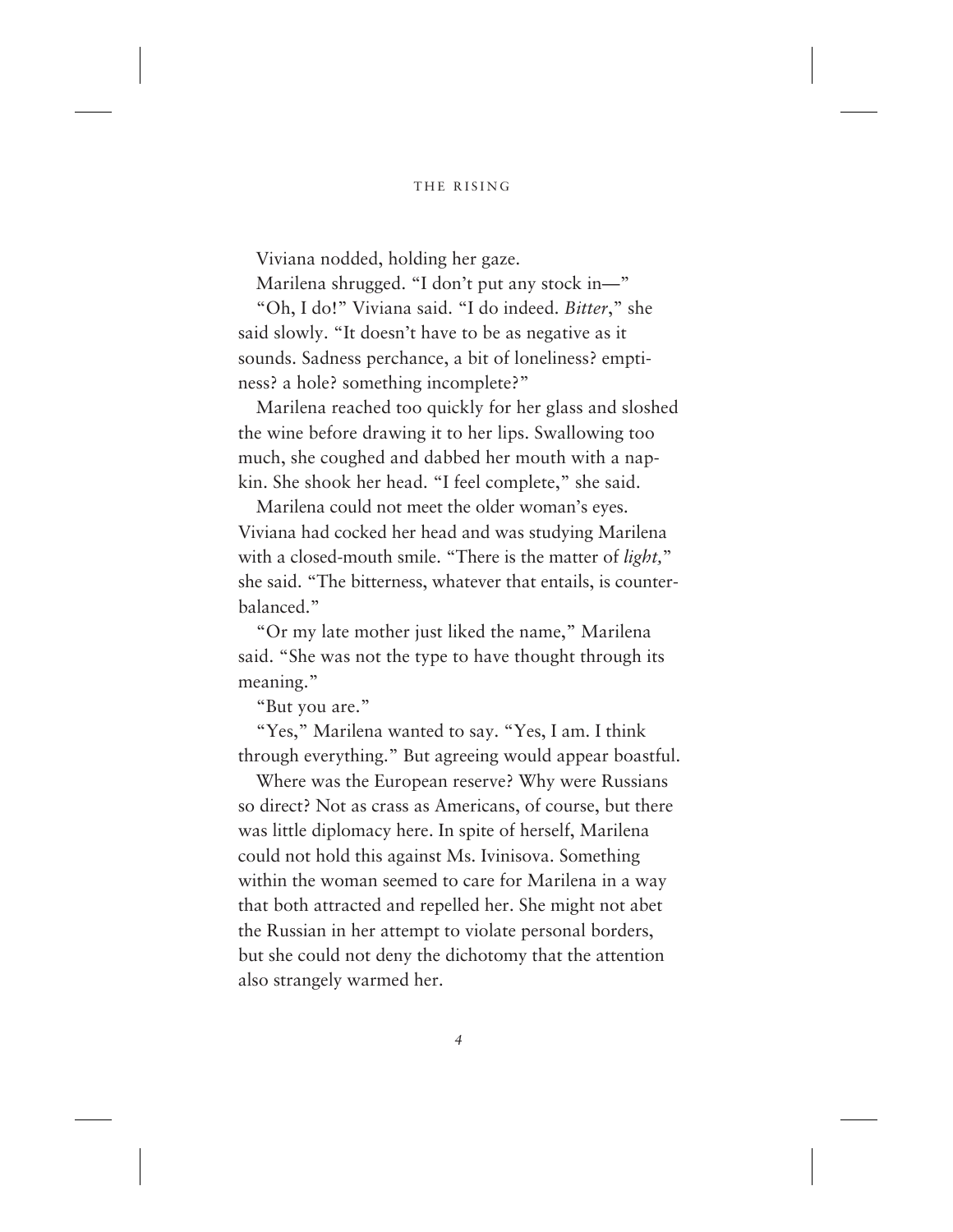"Your husband does not attend with you anymore," Viviana said.

It was meant, Marilena decided, to sound like a change of subject. But she knew better. It was an attack on her flank, a probe, an attempt to get to the *bitter* part of her. Clearly Ms. Ivinisova believed in the portent of one's name. It seemed anti-intellectual to Marilena, but then that was what kept Sorin from the weekly meetings.

Marilena shook her head. "He's not a believer."

Viviana smiled. "Not a believer." She lit a cigarette. "Are you happy with him?"

"Reasonably."

The older woman raised her eyebrows, and Marilena fought to keep from letting down more of her guard.

"He's brilliant," Marilena added. "One of the most widely read men I have ever known."

"Which makes you 'reasonably happy' with him."

Marilena nodded warily. "We've been together eight years."

Viviana slid her chair back and crossed her legs. "Tell me how you met."

What was it about this persistence that had such a dual impact on Marilena? To anyone else she would have said, "I don't know you well enough to tell you about my personal life." Yet despite the direct approach, Marilena felt bathed in some sort of care, compassion, interest. She was put off and intoxicated at the same time.

She allowed a smile. "We had an affair of sorts."

"Oh!" Viviana said, leaning forward and crushing out her smoke. "I must hear it all. Was he married?"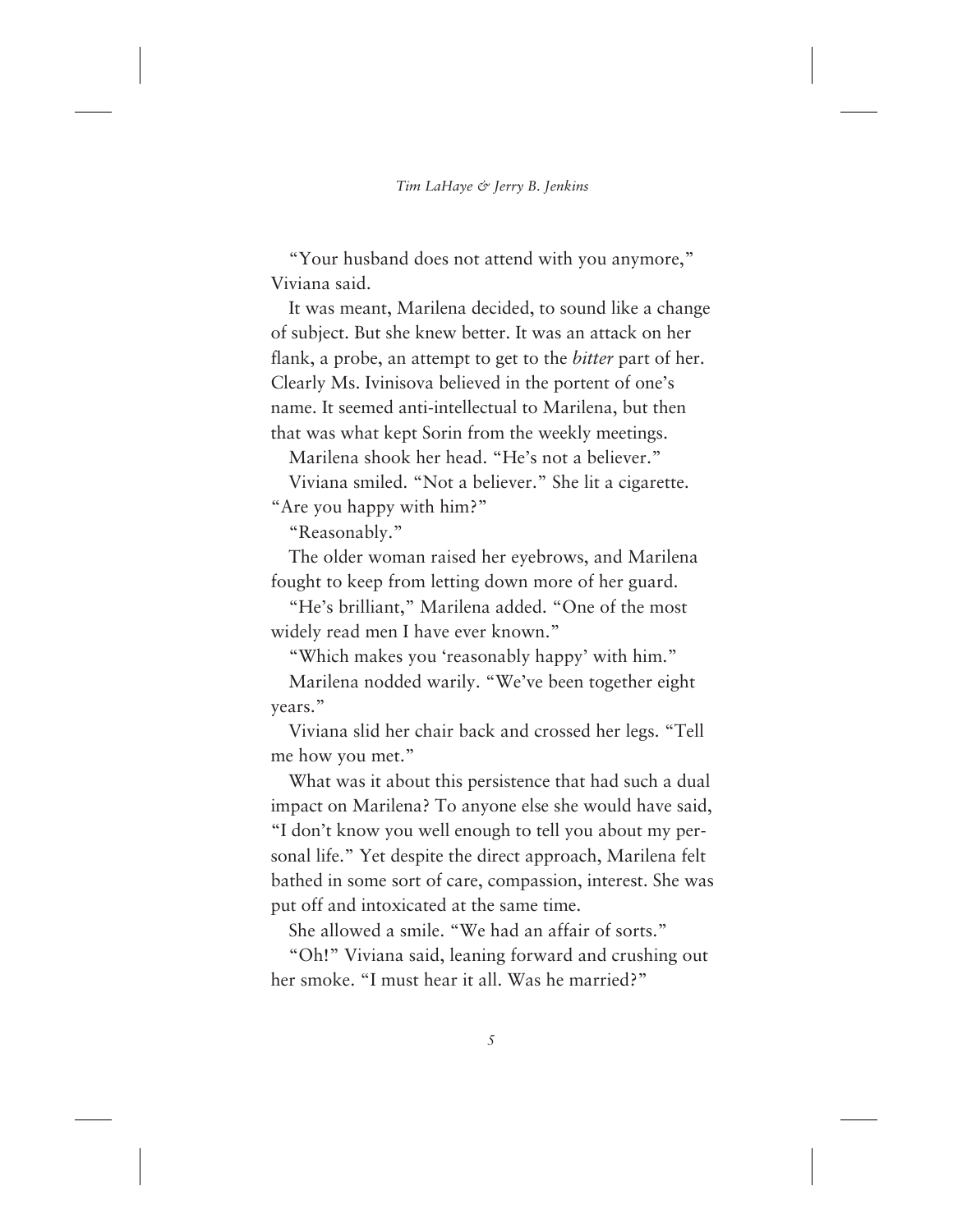"He was. But not happily. He did not even wear his ring, though the whiteness near his knuckle was still fresh."

Nostalgia washed over Marilena as she recalled her days as a doctoral student under the quiet flamboyance of the strange-looking professor so enamored of classical literature. By her questions, her participation, her papers, he had been able to tell that she was not there to merely fulfill a requirement. He engaged her in class, and the other students seemed content to act as spectators to their daily dialogue.

"He was a god to me," Marilena said. "It was as if he knew everything. I could not raise an issue, a point, a subject he had not studied and thought through. I suddenly knew what love was—not that I believed I loved him. But I could not wait to get back to his class. I threw myself into the work so I would be prepared. I had always lived for learning, but then I burned to impress him, to be considered his equal—not as an intellectual, of course, but as a fellow seeker of knowledge."

It was the wine, Marilena decided. How long had it been since she had been this effusive, this transparent? And with a virtual stranger, no less. Of course, Viviana Ivinisova reminded her of Sorin in Marilena's impressionable days. She was just as drawn to this woman who seemed to know so much, to care so deeply, and who was so willing to open an entirely new world to initiates. How could Viviana know who would respond to things beyond themselves, truths most would consider coarse and mystical, outside conventional academia? What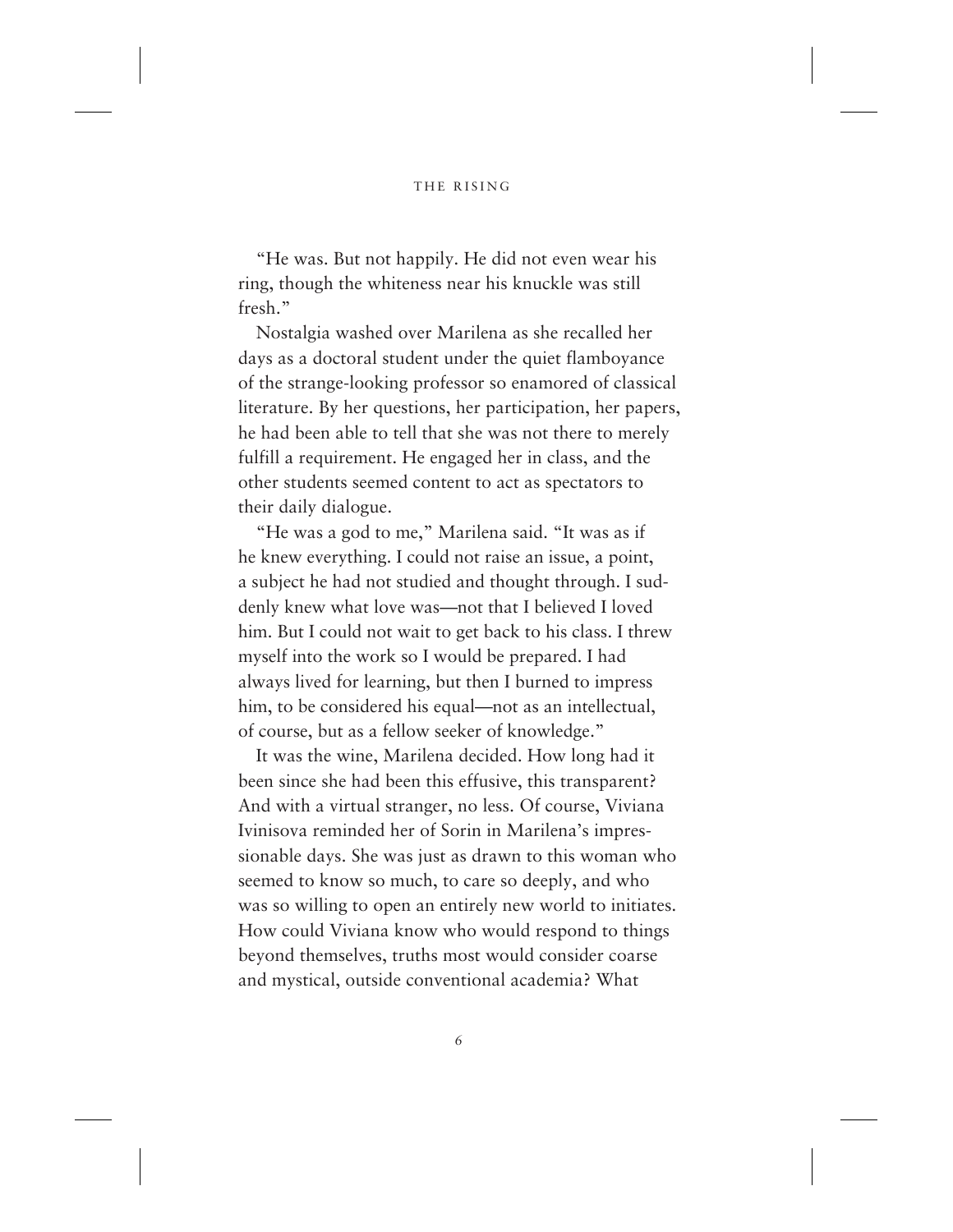would Marilena's colleagues think? Well, she knew. They would think of her what Sorin now thought of her. His indifference spoke loudly, as did his absence from the meetings after a mere two weeks nearly three months before.

"Did you pursue him?" Viviana Ivinisova said.

"I never even considered it. I pursued his mind, yes. I wanted to be near him, with him, in his class or otherwise. But I believe it was he who pursued me."

"You believe?"

"He did. He asked if I would consider serving as his assistant. I suspected nothing more than that he respected my mind. He had to consider me his inferior, yet I allowed myself to imagine that he at least respected my intellectual curiosity and dedication to learning."

Viviana seemed not to have blinked. "You were not used to being pursued."

No debate there. Marilena barely spoke to males, and not only had she never flirted with or pursued one, but neither had she ever considered such interest coming the other way. Certainly not with Dr. Carpathia. Not even when he insisted she call him Sorin. And have a meal with him. And spend time with him aside from office hours.

Even when he became familiar, touching her shoulder, squeezing her hand, throwing an arm around her, she considered him brotherly, or more precisely, avuncular, for he was ten years her senior.

"But at some point you had to have known," Viviana said. "You married the man."

"When I first accepted his invitation to the apartment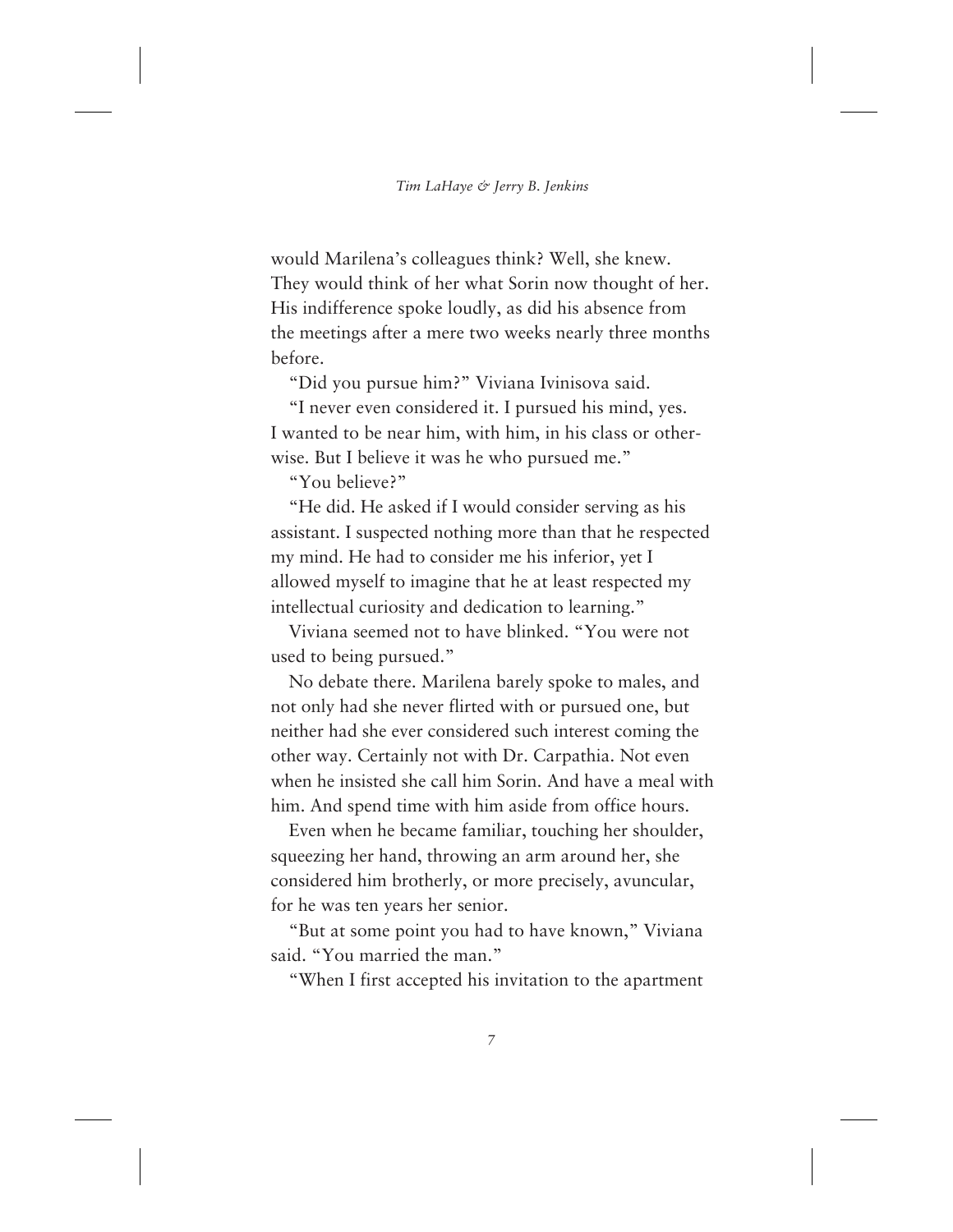we now share," Marilena said, "we spent most of the night discussing great literature. He made dinner—very badly—but I was too intimidated to agree when he said so. We watched two movies, the first a dark, thoughtprovoking picture. He sat close to me, again in a familial fashion, leaning against me. I was so naïve."

Viviana's eyes were dancing. "Then came a romantic picture, am I right?"

Were such things so predictable, or was this part of Viviana's gift? In the meetings she had oft proved her ability to foretell, but now she knew the past as well?

"And not a comedy," Marilena said. "A thoroughgoing love story, full of pathos."

"And true love."

"Yes."

"Tell me."

"What?"

"Tell me how he seduced you."

"I didn't say that—"

"But he did, Marilena, didn't he? I know he did."

"He put his arm around me and left it there, and during the most emotional scenes, he pulled me close."

"You spent the night, didn't you?"

Astonishing. Sorin had, in fact, sent her home for her things after they had made love.

"Not very chivalrous of him," Viviana said. "No wonder it hasn't lasted."

"It has lasted."

Viviana shook her head with obvious pity. "You coexist," she said. "And you know it. You're more like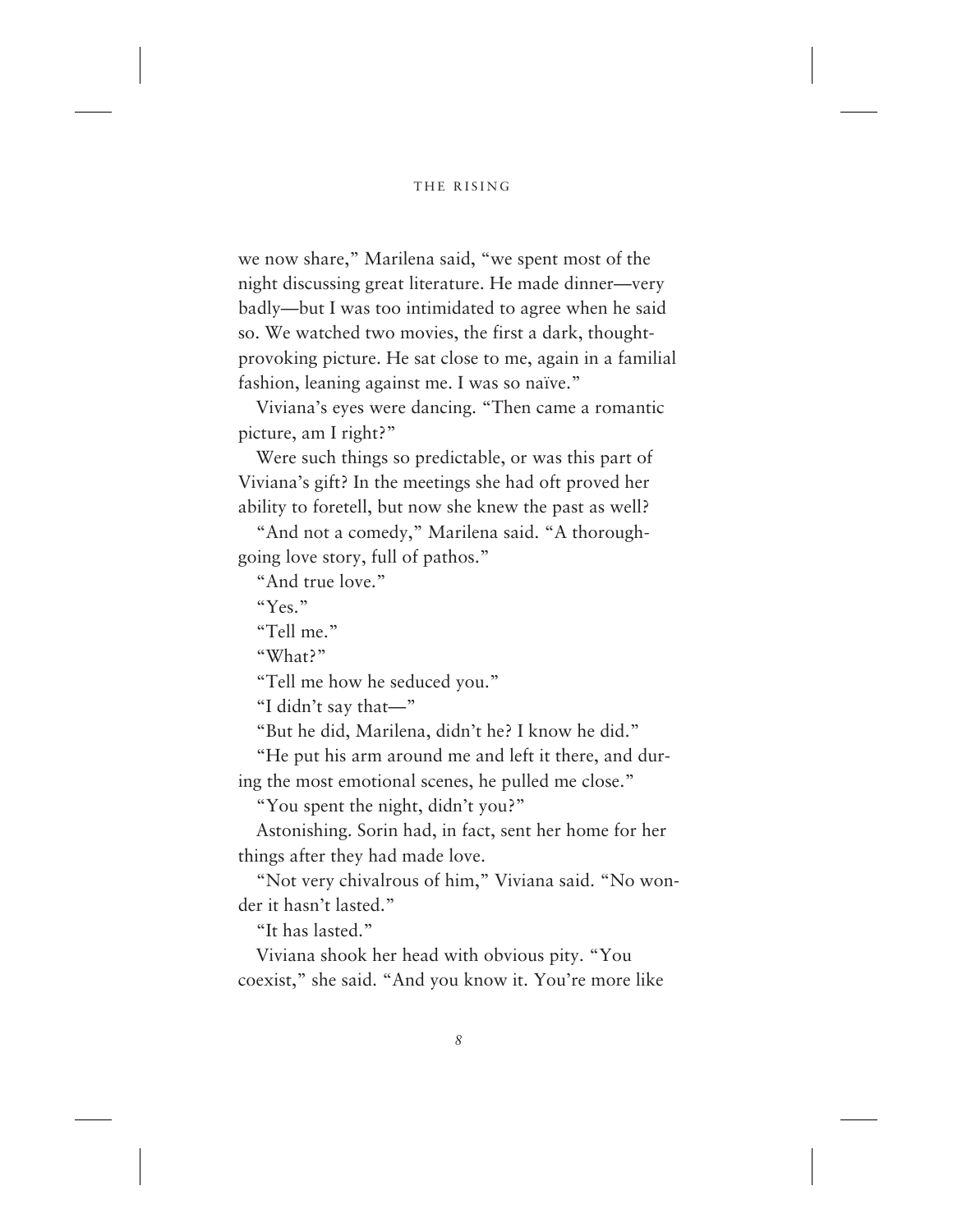brother and sister than husband and wife. And you don't sleep together anymore."

"We have only one bed."

"You know what I mean."

"But I never wanted that anyway. Really, I didn't. I was smitten by Sorin's mind. Truthfully, I still am. There is no one I'd rather converse with, argue with, discuss ideas with."

"You never loved him?"

"I never thought about it. His seduction, as you call it, gave me an inside track on what I really wanted: to stay in proximity to that mind. He never loved me either."

"How do you know?"

"He told me by never telling me."

"That he loved you."

Marilena nodded and a foreign emotion rose in her. What was this? *Had* that been what she wanted? Had she wanted Sorin to love her and to say so? She honestly believed she had never longed for that. "I must have been an awkward lover."

"He lost interest?"

"In that. We still spent hours together talking and reading and studying. We still do."

"But the romance died."

"Within months of his divorce and our marriage two years later," Marilena said. "Except for his occasional *necessities.*" She emphasized it the way he had. "And who knows where or to whom he goes now when *necessary*?"

"You don't care?"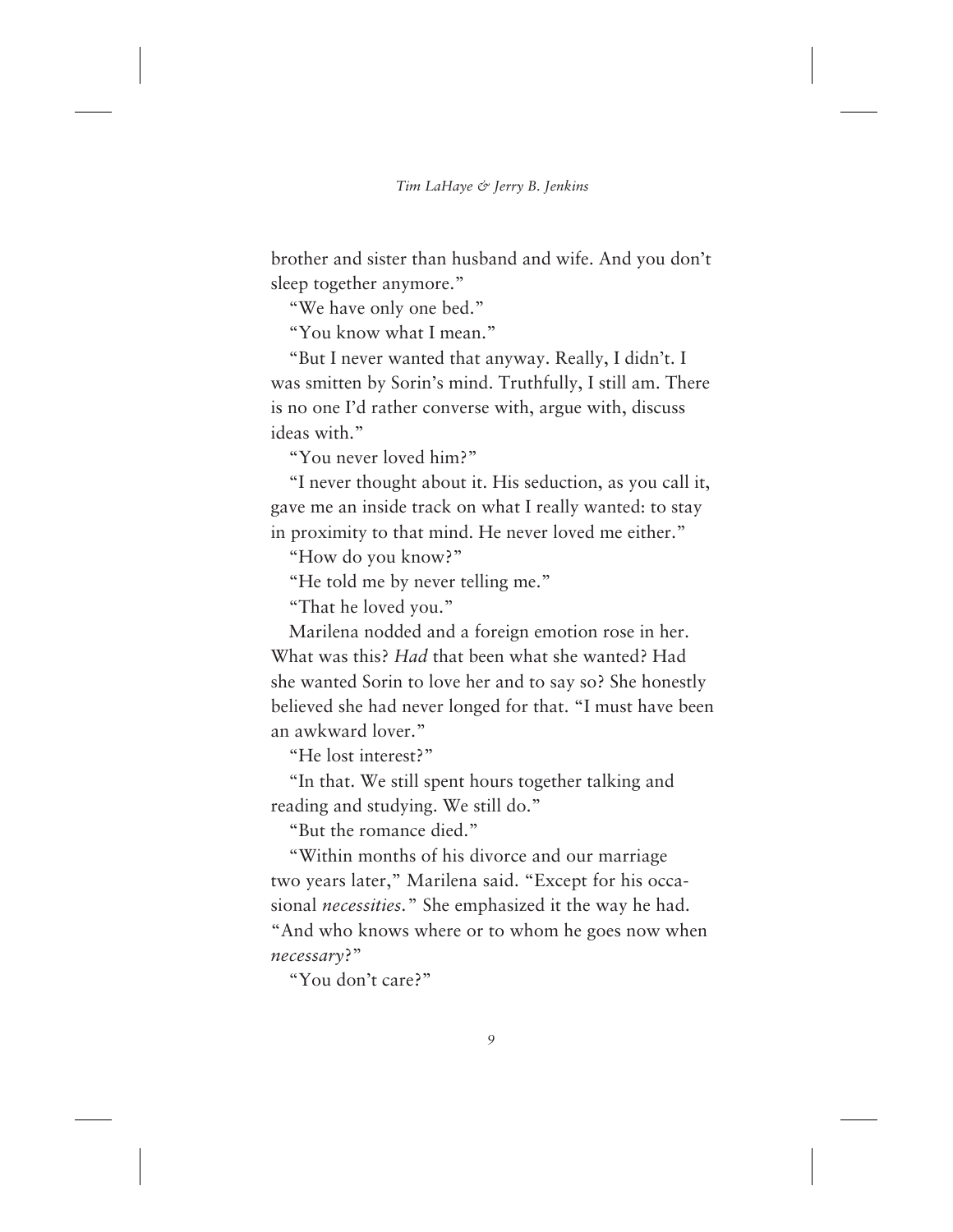"I don't dwell on it. I didn't marry him for that. I am a born student, and I live with a born teacher. I am not a physically passionate person. I have all I need or want."

When they were on the street, Viviana walking Marilena to the bus, the older woman took her arm. "You're lying," she said, and Marilena felt her first rush of guilt since childhood. "We're getting close to your bitterness, aren't we? Your loneliness. Your emptiness. The hole in your soul."

Marilena was glad she had to keep her eyes forward to avoid tripping in the darkness. She could not have faced her new mentor. *My soul,* she thought. Until a few months before, she had not believed she even had a soul. Souls were for religious people. She was anything but that.

Marilena wished the bus would come and whisk her away. Even facing Sorin's bemusement at her newfound interest in what he—"and any thinking person, including you"—considered anti-intellectualism would be respite from the relentless searchlight of Viviana's prescience.

They sat on the bench at the bus stop, Marilena hoping a stranger would join them, anything to interrupt this. "You have discovered something within yourself beyond what I have been teaching," Viviana said.

It was true. So true.

"You pushed it from your mind the first several times the stirring came over you. You reminded yourself that you and Sorin had discussed this, had dismissed it. He'd already had a family. Besides, the apartment was too small. Your work could not be interrupted. It was out of the question."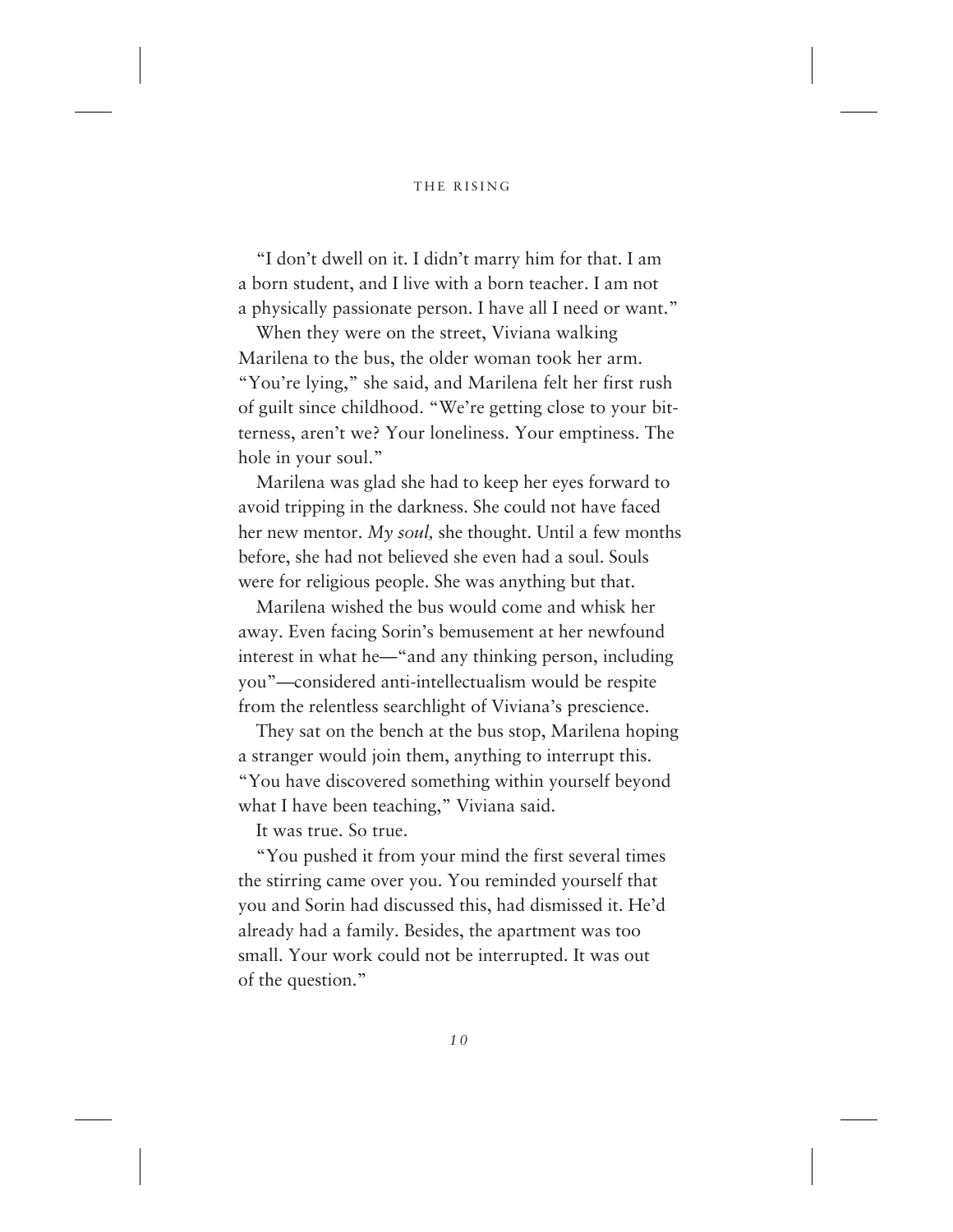Marilena's jaw tightened, and she would not have been able to object had she chosen to. She pulled herself free of Viviana's arm and pressed her palms to her face. How long had it been since she had wept? This longing, this stirring, as the older woman referred to it, had nagged at her until she forced herself to push it away. Out of the question was an understatement. She did not want Sorin's child, especially one he would not want. And neither did she want to deceive him into producing a child within her. All of a sudden, after years of looking the other way when he took his "necessities" elsewhere, she would—what?—begin to be his lover again until hitting upon perfect timing?

The whine of the bus in the distance was a relief Marilena could barely embrace. She stood and fished in her shoulder bag for her transit card.

Viviana faced her and grabbed both shoulders. "We will talk next week," she said. "But let me tell you this: I have your answer, bitter one. I have your light."

Nine-year-old Ray Steele raced up the soccer field behind Belvidere Elementary, outflanking the defense and anticipating a pass from Bobby Stark. He cut across the field about twenty feet from the goalie box, and though the feed was behind him, he quickly adjusted, spun, and dribbled the ball with his feet. Juking two defenders, he drove toward the goal, the goalie angling out to meet him.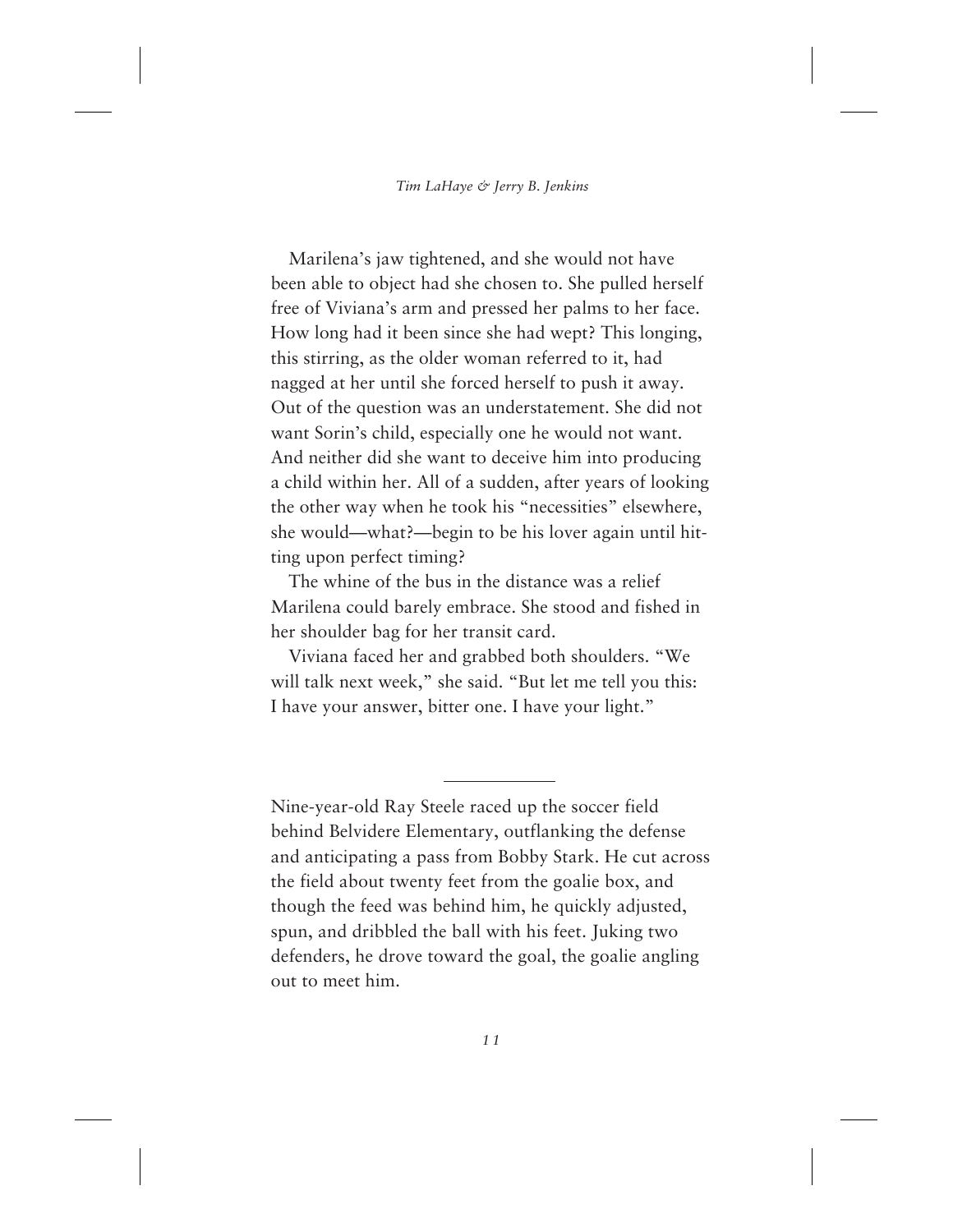"Go, Ray, go! Beautiful athlete!"

It was his father. Again. Truth was, Ray wished he would just shut up. It was bad enough his old man really was an old man. His parents were older than anyone else's and looked older than that. Once another father had seen Ray walking to the car with his dad and said, "Hey, isn't it nice your grandpa could be here to watch you play?"

"Grandpa's here?" Ray said before figuring it out. The man and Ray's dad found that hilarious. Ray had just jumped into his parents' beater car and hidden his head.

Even Ray's mistakes worked out. He faked left and went right, but the goalie was on to him. Ray reared back and drilled the ball off the goalie's chest. It came right back to him. With the goalie now out of position and the other defenders sprinting toward him, Ray calmly toed the ball into the left side of the net.

He shook off his teammates as they tried to lift him onto their shoulders. Why did everybody have to act so stupid? It wasn't like this was the championship, and it certainly wasn't a deciding goal. In fact it put Ray's team up 7–1, and the other team hadn't won a game all season. Big deal.

Ray Steele was good at soccer, but he hated it. Too much effort for too little result. He couldn't stand watching it on TV. All that racing up and down the field and the incredible skills of international stars, usually resulting in a scoreless tie that had to be decided by a shoot-out.

He played only to keep in shape for his favorite sports: football, basketball, and baseball. In reality, however, Ray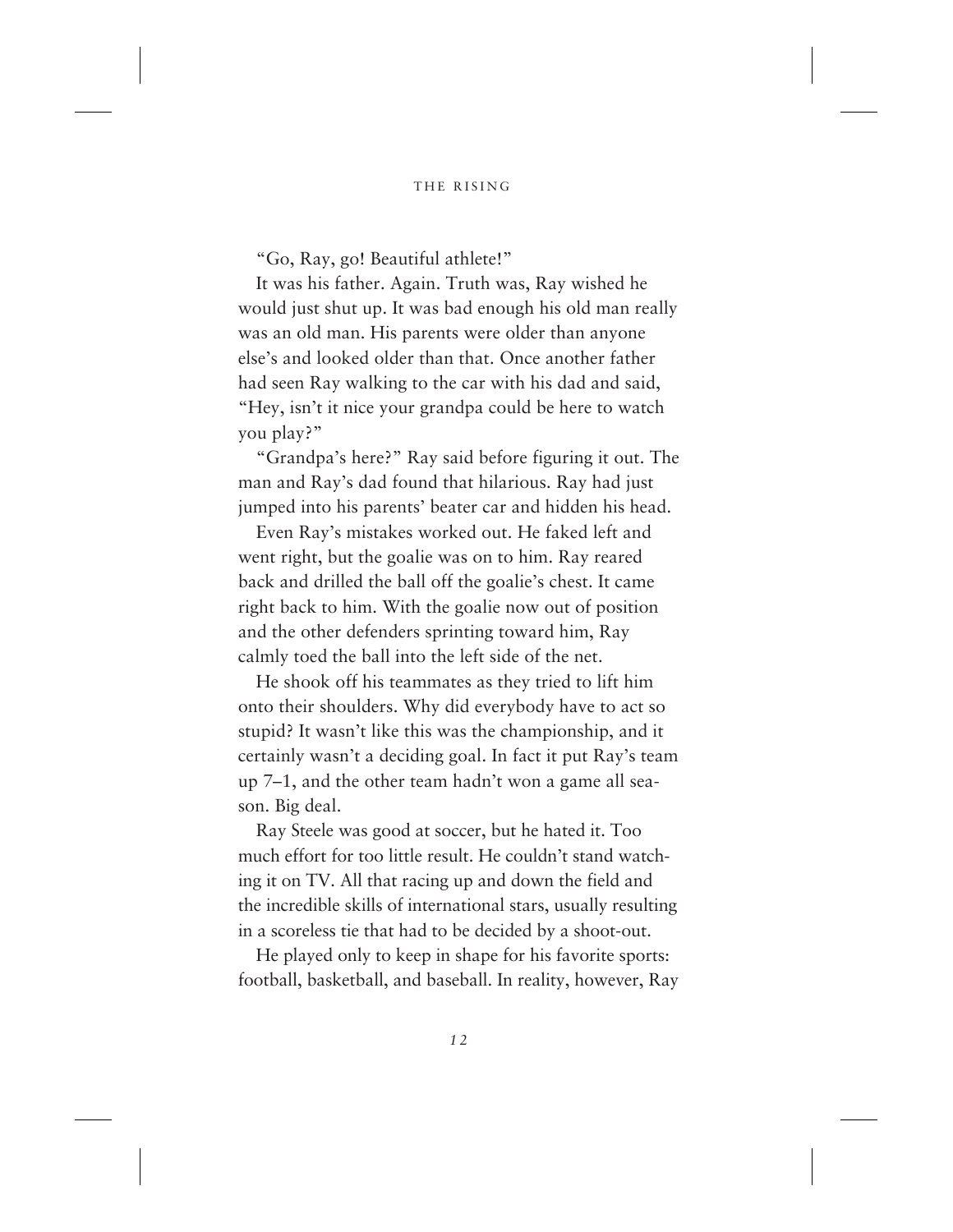was better than good. He was the best player in the soccer league, the top scorer, and one of the best defenders. Young as he was, the attention of the cheerleaders wasn't lost on him. He wasn't much for talking with girls though. Didn't know what to say. It wasn't like he was going to do less than his best so people would leave him alone. He had to admit, if only to himself, that the attention wasn't all bad. But usually it was just embarrassing.

Ray was taller than the other kids and an anomaly. First, he could outrun anyone his age and even a little older at long distances. When the team took a couple of laps around the field, he sprinted to the front and led the whole way. And when they finished and everyone else was red-faced, bent over, hands on their knees, gasping, he recovered quickly and chatted with his coach. If only the coach hadn't told his father, "That son of yours is a beautiful athlete. Beautiful."

Second, Ray was faster than anyone in short races too. That was unusual for someone his height at his age. Longdistance runners weren't supposed to also be fast in the dashes. What could he say? His dad claimed to have been a great athlete when he was a kid, but how long ago must that have been?

Third, Ray was an anomaly because he knew what *anomaly* meant. How many other fourth graders had a clue? Being known as the cutest kid in the class made him self-conscious too, but he had to admit he'd rather deal with that than the opposite. He sure didn't envy the fat kid, the ugly girl, or the nerd. He had it all. Smartest, best athlete, fastest, cutest.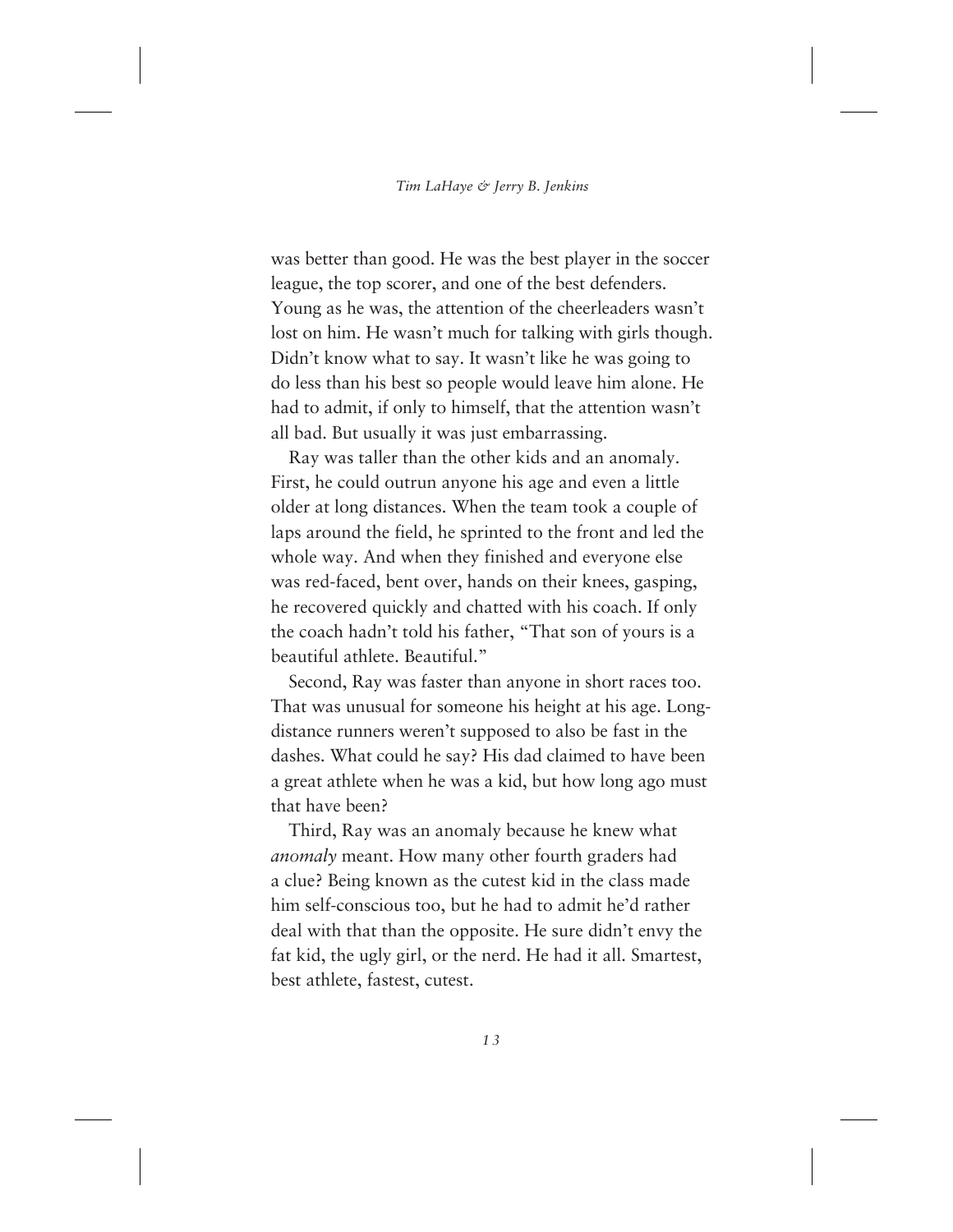That didn't change the fact that he was ashamed of his parents. And their car. No one kept a car as long as Ray's dad. Oh, the plastic polymer still shone. It was designed that way. Cars simply weren't supposed to look like they aged anymore. But everybody knew, because the auto manufacturers now had only two ways to make cars look new: they changed styles every year, and color schemes changed every three or four years.

When his dad first got the yellow Chevy, it was already used. "Don't knock it," his dad said. "It's got low mileage, and I know cars. It's been taken care of, and it should give us lots of years."

That's what Ray was afraid of. It seemed his friends' families were getting the latest models all the time, and they were forever bragging about all the features. There was the silver and platinum phase when cars were designed to look like classics from the first decade of the new century. Then came the primary colors, which didn't last long—except for that Chevy. According to Ray's dad it was going to last as long as he could make it last.

Ray wished it would get stolen or burn or get smashed. He'd made the mistake of saying so.

"Why, Rayford!" his mother said. "Why would you say such a thing?"

"Come on, Ma! Everybody knows that rattletrap is at least six years old."

"In real years, maybe," Mr. Steele said. "But the way it's been maintained and the way I take care of it, it's almost good as new."

"Shakes, rattles, squeaks," Ray mumbled.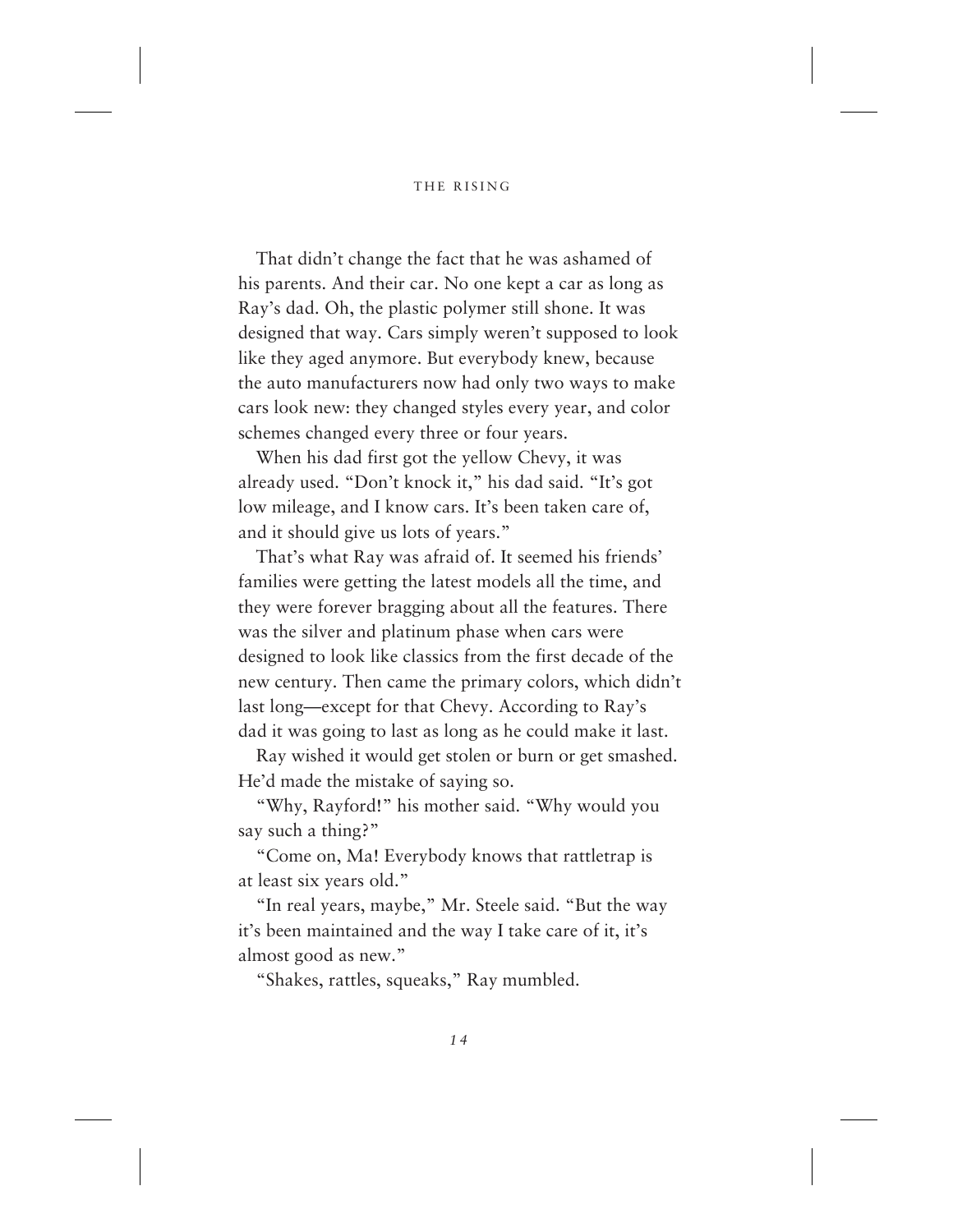"Important thing is the engine. It's plenty good for the likes of us."

That was one of his dad's favorite phrases, and while Ray knew what it meant, he could have gone the rest of his life without hearing it again. He knew what came next. "We're just plain and simple, hardworking people."

There was certainly nothing wrong with being hardworking. Ray himself worked hard, studied, wanted to get good grades. He wanted to be the first in his family to go to college, and nowadays even scholarship athletes had to have good grades. He was a double threat. One of those major sports he loved so much should get him into some real college, and if he also had a good grade point average and class-leadership résumé, he couldn't miss. As much as his parents embarrassed him, he secretly wanted to make them proud.

"We're plain and simple, all right," he had said at the dinner table that evening. He was having more and more trouble keeping his mouth shut. And all that did was cause his parents to jump on him more.

"And what's wrong with plain and simple?" his father thundered.

"Your dad built his tool and die business into something that puts food on this table—"

"—and clothes on my back, yeah, I know."

"And it paid—"

"—for this house too, yeah, I know. I got it, all right?"

"I don't know what's gotten into you, Rayford," his mother said. "All of a sudden we're not good enough for you. Who do you think you are?"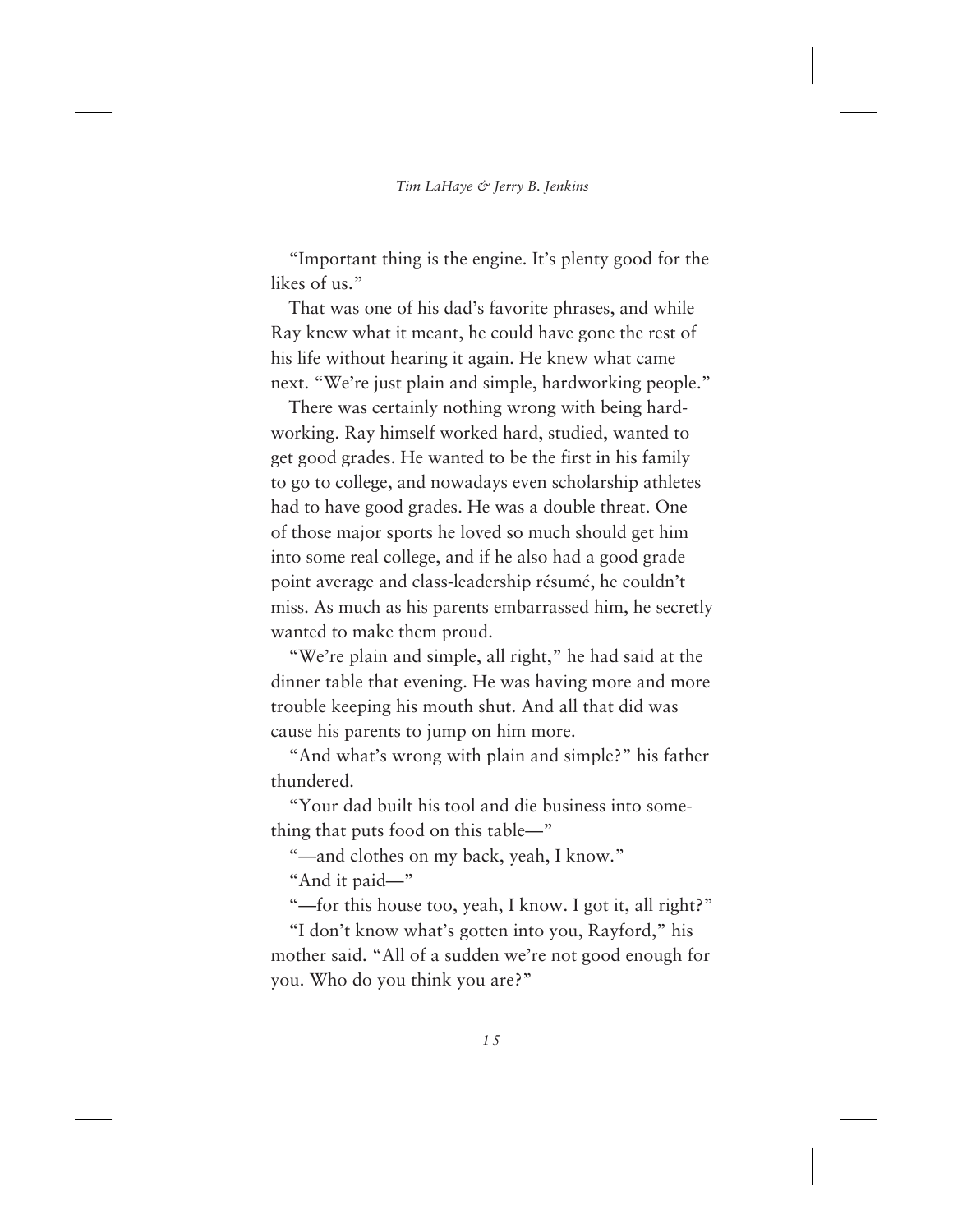Ray knew he should apologize. He felt like the brat he was. But what good was being the coolest kid in fourth grade if you lived in the seediest house in the neighborhood? He didn't want to get into that. It would just bring out all the stuff about how at least it was paid for and his dad wasn't in debt, and yeah, we may live paycheck to paycheck, but there are people a lot worse off than we are in this world.

Ray just wished he knew some of them. He was top man on the totem pole in lots of areas, but he had to hang his head when he got in and out of that car, and the last thing he wanted was to invite a friend home. When he visited other kids' houses, he saw the possibilities. *Someday. Someday.*

"May I be excused?" he said.

His mother looked startled. "Well, to tell you the truth, young man, I was about to send you to your room for sassing your father, but—"

"Don't fight my battles for me," his dad said. "If he crosses the line, I'll—"

"But what, Ma?" Ray said.

"But I made your favorite dessert, and I thought—"

"Lime delight? Yes!"

"He doesn't deserve it," his dad said.

"—and I thought since you had such a great game . . ."

"I'll have it later," Ray said, bolting for his room. He kept expecting his dad to make him come back; when he glanced their way from the stairs, his mom and dad were shaking their heads and looking at each other with such despair that he nearly went back on his own.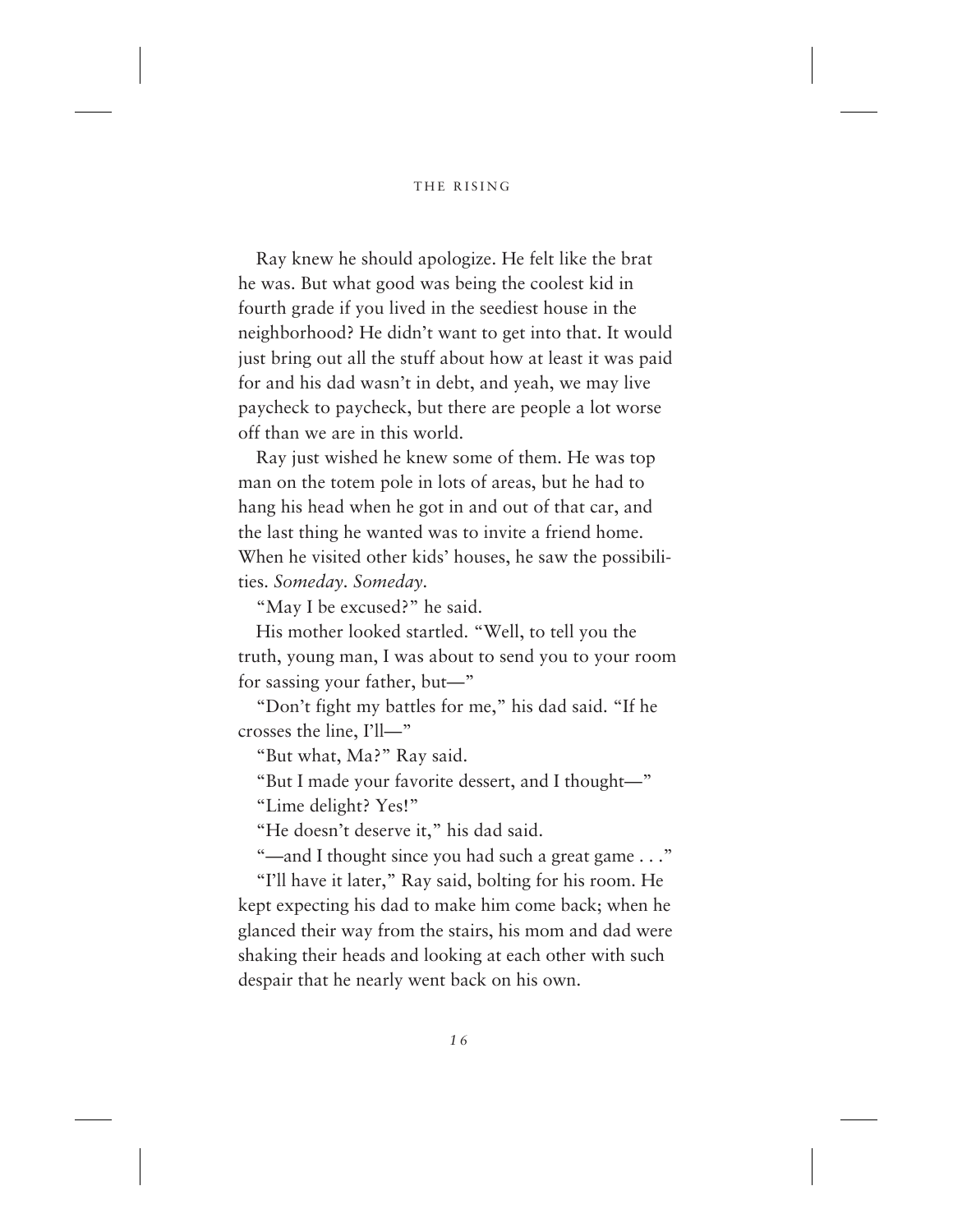Why did he have to be this way? He didn't really feel too good for them. It just hurt to be such a popular kid and not have all the stuff that should go along with it. Well, if it was true that hard work and brains could get you where you wanted to go in this world, he was going places.

Ray's teacher told him not to be self-conscious about towering over his classmates. That was a laugh. He loved being tall. But she said, "It's just a phase, and the rest will catch up. By junior high you won't likely be the tallest. Some of the girls might even catch you."

That was hardly what Ray wanted to hear. He hadn't decided yet which sport would be his ticket to college, but he hoped it might be basketball. He already gave the lie to the adage that white guys can't jump. If he could just keep growing, he'd be well over six feet by high school. He didn't have to be the tallest guy on the team, but being one of the tallest would be great.

Ray rushed into his room and closed the door, as if shutting out the muffled sound of his parents would take them off his mind. Small and nondescript as the house was, he had made something of his room. Extended from nylon fishing lines all over the ceiling were model planes, from ancient props to tiny fighter jets to massive modern supersonic transports.

Whenever he was asked, in person or in writing, what he wanted to be when he grew up, he invariably answered, "Pilot or pro athlete." He despised the condescending smiles of adults, which only made him recommit himself to his goals. Ray had heard enough that a professional